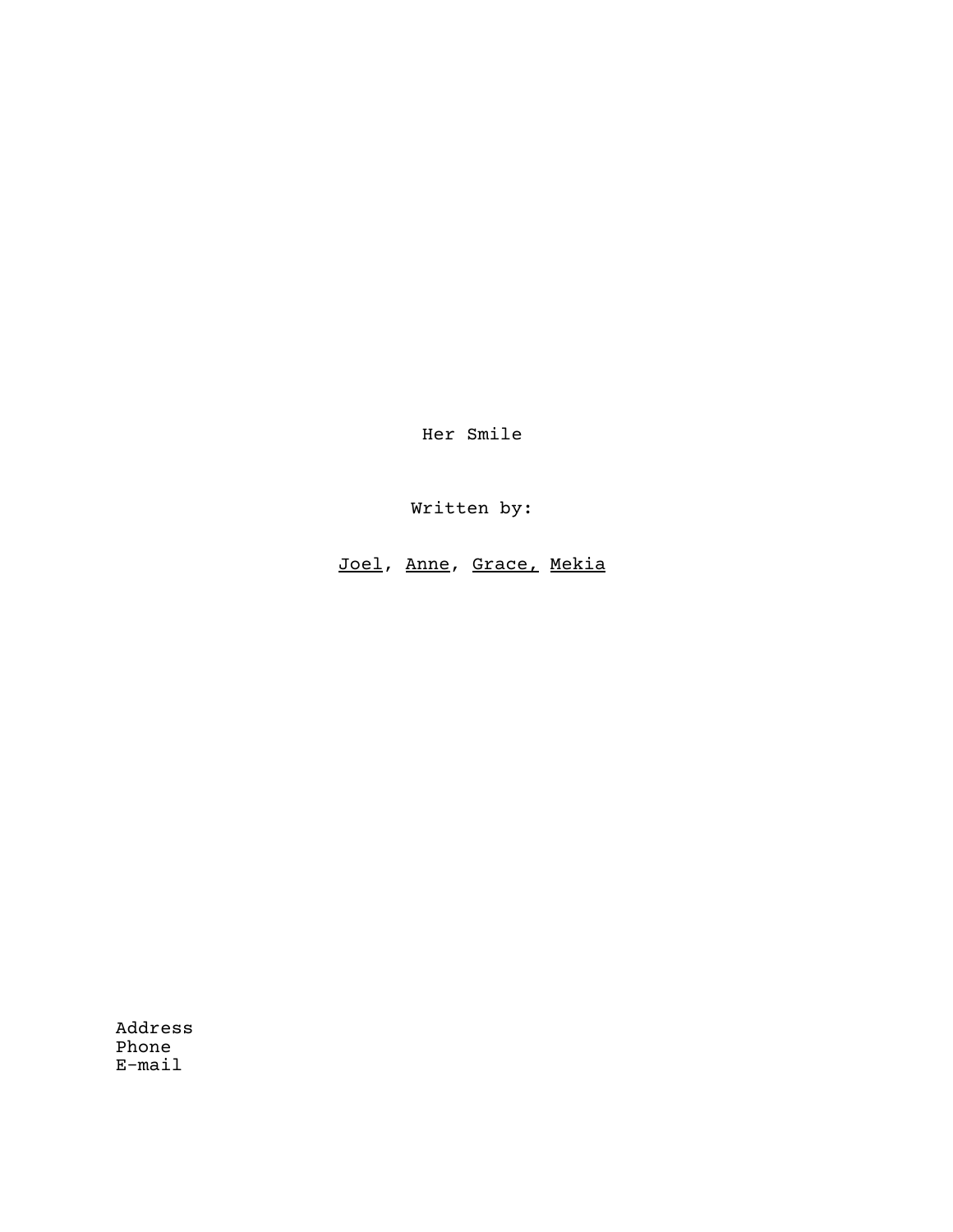COLLAGE CLASSROOM TEACHER DISCUSSING LECTURE AND THE CLASS AS A WHOLE.

OUTSIDE CAMPUS GROUNDS

Exiting her class building Andy looks around trying to find her next lecture building. Andy starts off for her next class and bumps into another student on campus.

> STUDENT excuse me... do you need help me?

ANDY Ummm… yeah?

STUDENT (TAYLOR) what do you need?

ANDY I am looking for the multi media building...

STUDENT (TAYLOR) Ahh!!it is right over there.. I am Taylor by the way, what is yours?

ANDY Umm... thanks

Andy starts off towards her class not answering the question out of shyness.

HALLWAY OUTSIDE OF CLASSROOM

Shyly Andy pulls out her binder and references her upcoming class. Then Taylor walks up and looks at the classroom,

> STUDENT (TAYLOR) O, hey!!… are we in the same class? and by the way my name is Taylor, I am a Communications major sorry but I missed your name the first time we bumped into each other...

ANDY My name is Andy nice to meet you...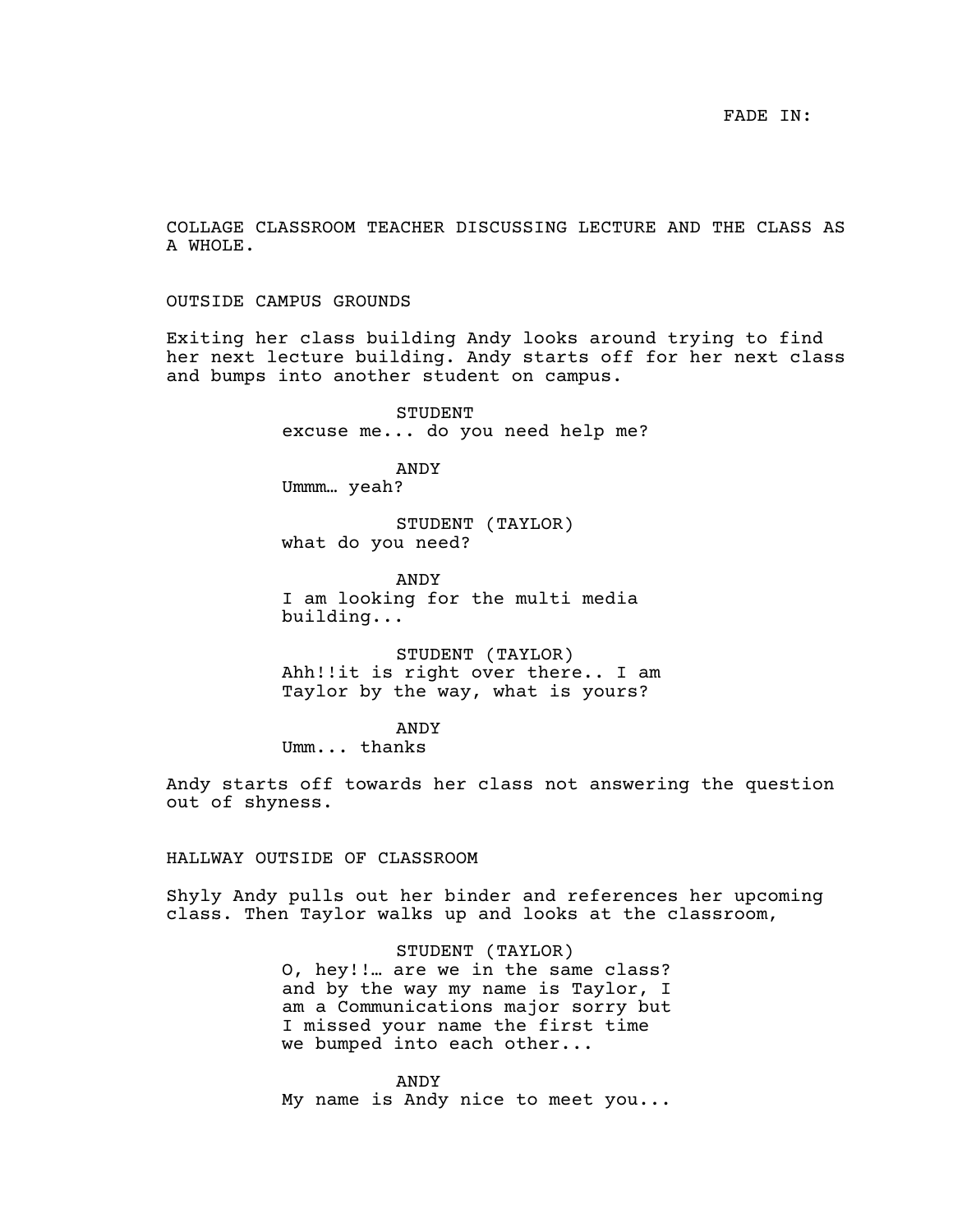STUDENT (TAYLOR) So are we in the same class?

ANDY Yeah... I guess so. (said a little nervously)

STUDENT (TAYLOR) Lets sit together..

FLASHBACK: MAY YEARS PRIOR

CLASSROOM LISTENING TO LECTURE

Andy cowers as she is picked on by bullies. They throw paper at her

BACK TO PRESENT:

COLLAGE CLASSROOM TEACHER DISCUSSING LECTURE AND THE CLASS AS A WHOLE.

> TEACHER Alright class, You will start by getting to know the people sitting around you. Then form pairs to start a group assignment.

> > FLASHBACK: MAY YEARS PRIOR

ANDY IN CLASS OVERHEARING OTHER STUDENTS.

BULLY Why do we have to be teamed up with her???

BULLY 2 She is weird and quiet...

BACK TO PRESENT:

Student approaches and sits in the row behind Andy. Tapping her on the shoulder he starts talking about the lecture and upcoming assignments.

FLASHBACK: MAY YEARS PRIOR

A bully walks by and sticks a mean note on Andy's back